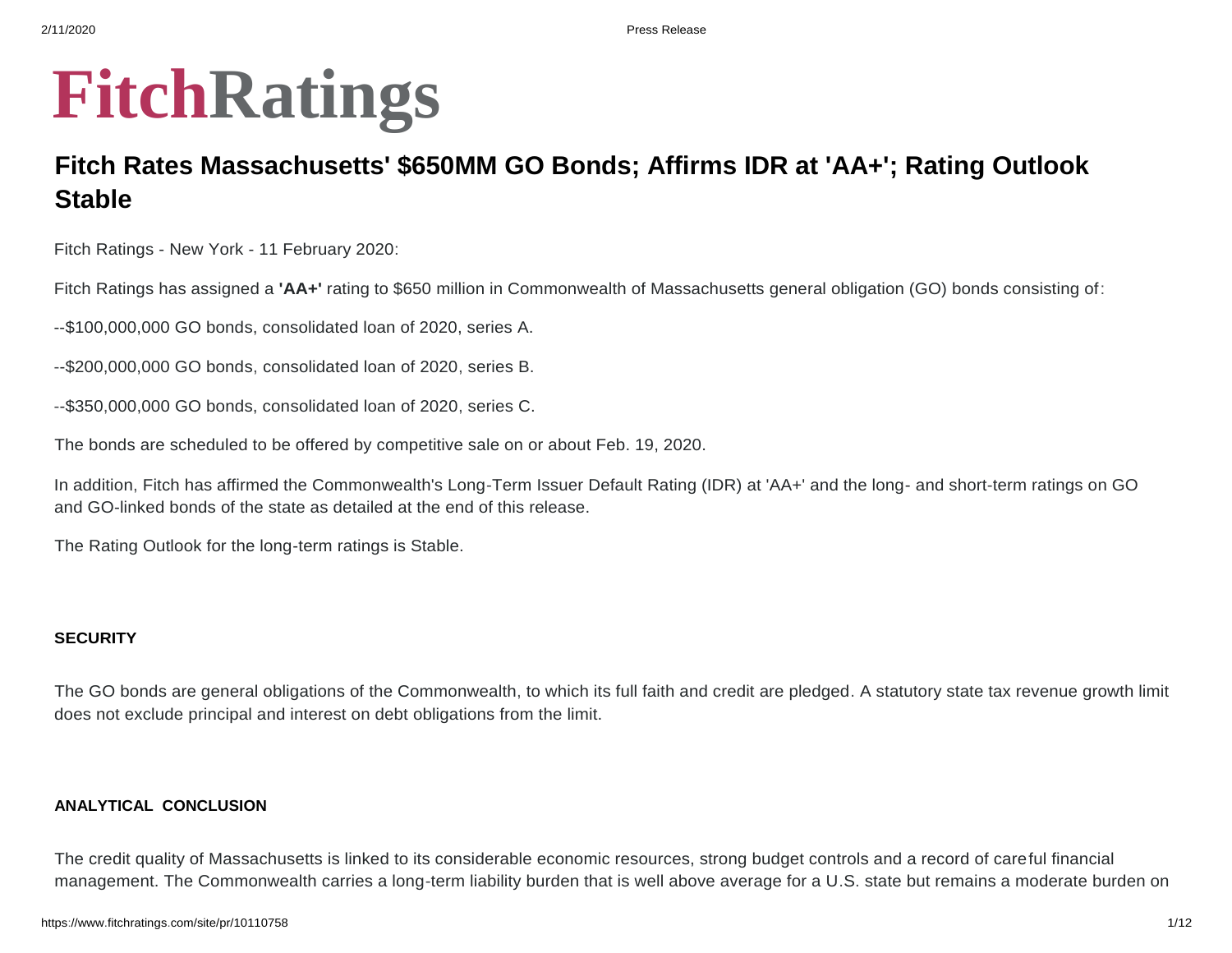resources. The Stable Outlook on the long-term ratings reflects the expectation that the Commonwealth will continue to act as needed to ensure budget balance and maintain an adequate reserve position.

#### **Economic Resource Base**

The Commonwealth has a broad and diverse economy. Employment growth is solid, education levels are high, and population growth continues to lead the region despite falling below the U.S. average. The Commonwealth's economic fundamentals include significant strength in the health care, technology and education sectors, leaving it well positioned for solid gains going forward. Measured by per capita personal income, Massachusetts is the second wealthiest state in the nation.

#### **KEY RATING DRIVERS**

#### **Revenue Framework:: 'aaa'**

Tax revenues, while diverse, are dominated by individual income taxes, which are sensitive to economic conditions, particularly those related to capital gains. Baseline growth prospects for taxes are strong, driven by the Commonwealth's solid economic fundamentals.

#### **Expenditure Framework:: 'aaa'**

Consistent with most states, the natural pace of spending growth is expected to marginally exceed expected revenue growth over time, requiring ongoing cost control. The Commonwealth has ample ability to reduce spending throughout the economic cycle.

#### **Long-Term Liability Burden:: 'aa'**

Liability levels in Massachusetts, while high for a U.S. state, are a moderate burden on resources. The Commonwealth's above average liability position is partly the result of state funding for needs that are more commonly funded at the local level.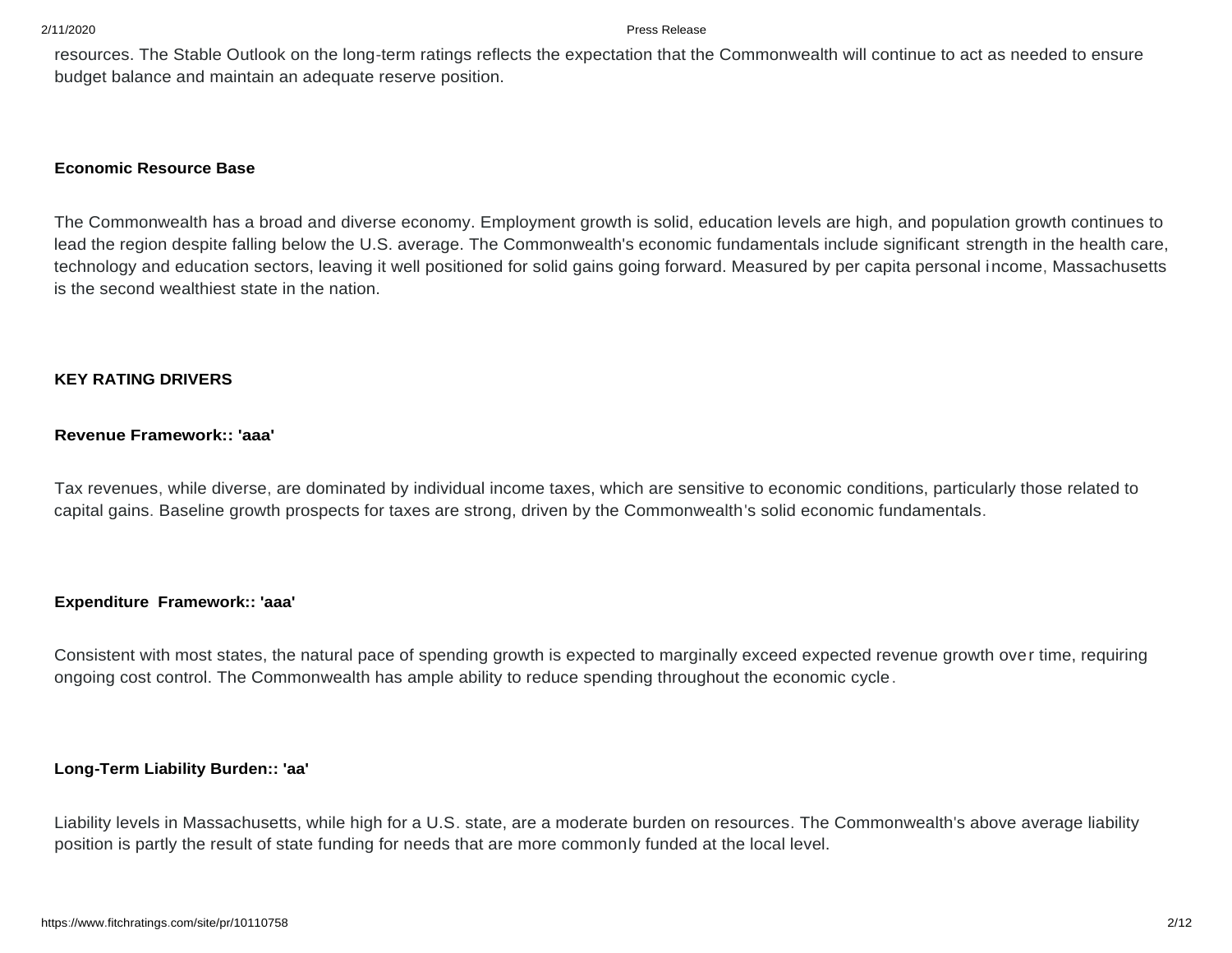#### **Operating Performance:: 'aaa'**

The Commonwealth has exceptional fiscal resilience, with strong gap-closing capacity stemming from a practice of building solid reserve balances and making revenue and spending changes as needed in response to changing circumstances. Conservative budgeting, ongoing economic and revenue monitoring, and mechanisms to protect the general fund from economically sensitive individual income tax and judgment and settlement receipts, support the Commonwealth's fiscal flexibility.

#### **RATING SENSITIVITIES**

COMMONWEALTH CREDIT QUALITY: The Long-TermIDR and GO bond rating are sensitive to Massachusetts' consistent commitment to strong financial management practices, including preserving budgetary flexibility and actively managing its relatively high long-term liability position.

GO-LINKED BONDS TIED TO IDR: The rating on the commonwealth's various GO-linked bonds are sensitive to changes in the commonwealth's IDR and will move in tandem.

#### **CURRENT DEVELOPMENTS**

The Commonwealth's operating performance has been solid, consistent with recent experience and with Fitch's expectations. Tax revenues in fiscal 2019, which ended on June 30, outperformed forecast expectations, driven by strong increases late in the fiscal year. Collections ultimately totaled \$29.7 billion, 7% higher than actual fiscal 2018 collections and 4.7% over the enacted budget level.

Through the first seven months of fiscal 2020, steady performance continues, driven by ongoing strength in the economy. Year-to-date tax collections are 4.9% ahead of the corresponding collection period last year, and 0.6% ahead of benchmark.

For fiscal 2020, the Commonwealth forecasts tax collections of \$30.3 billion (including judgments and settlements). These figures reflect the state's January 2020 consensus forecast update, under which collections would rise 1.8% from the final fiscal 2019 level. The fiscal 2020 forecast incorporates a 0.05% drop in the individual income tax rate, which took place on Jan. 1, 2020 (discussed below). Other revenue changes captured in the forecast were approved with the last budget, including extending sales taxes on online vendors and excise taxes on short-term rentals. Total expenditures before interfund transfers in fiscal 2020 are budgeted to rise 3.9%, with K-12 education up 7.1% driven by formula aid and state-funded Medicaid slowing to only 0.9%, a pace similar to recent years given limited changes in enrollment and the Commonwealth's emphasis on cost controls.

Budget deliberations for fiscal 2021, which begins on July 1, have started. The January consensus revenue forecast anticipates tax collections rising a modest 2.8%, to \$31.2 billion, from the fiscal 2020 figure. The governor's executive budget, released last month, projects spending growth of 2.3%,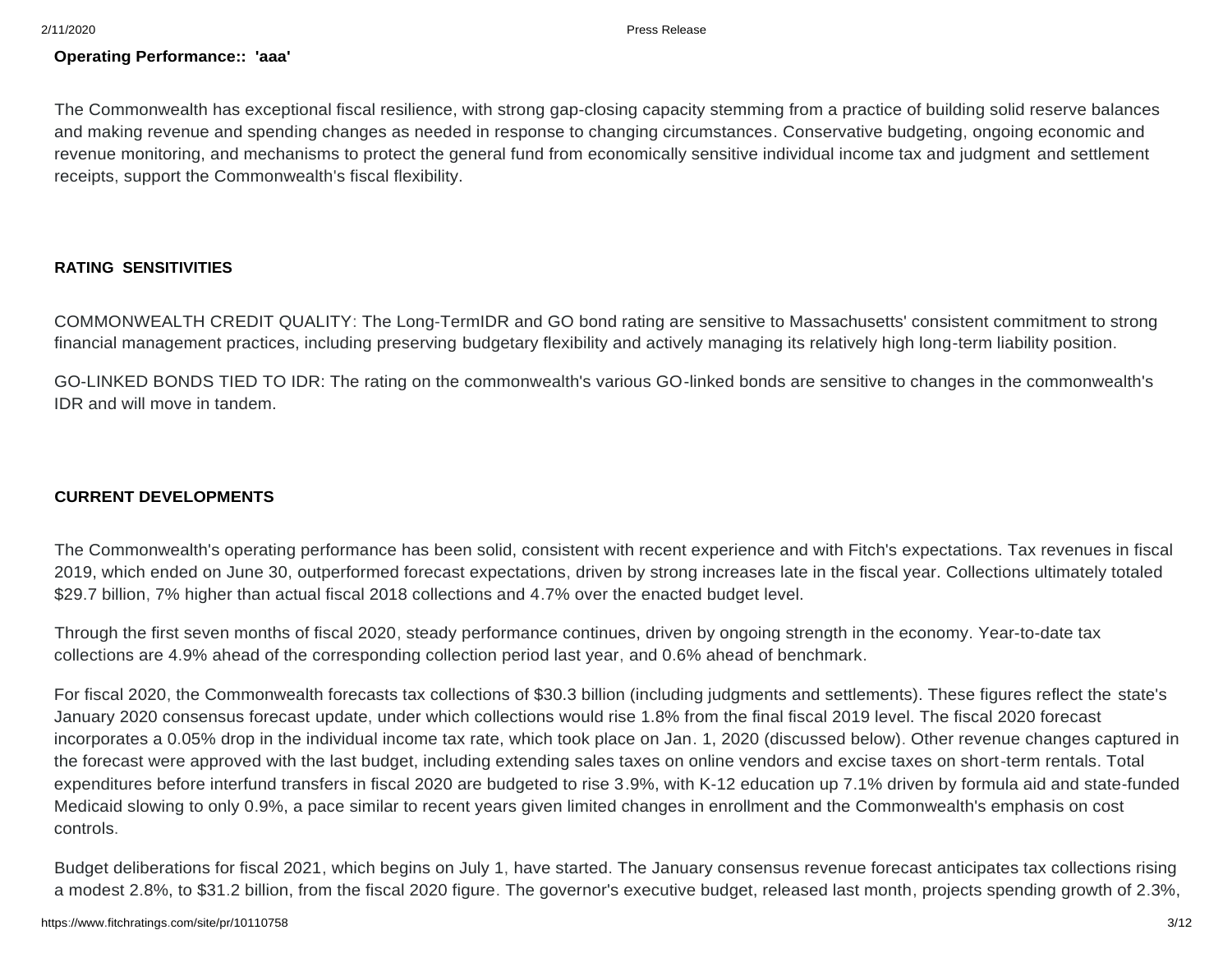with a sizable increase in education spending as the state begins to implement provisions of the Student Opportunity Act, a revamp of formula funding for school districts passed in November 2019. Funding increases will be phased in over seven years. Proposed funding increases for other program categories are minimal, including Medicaid. The proposal also includes a \$310 million increase to the stabilization fund, the Commonwealth's budget reserve.

#### **CREDIT PROFILE**

Massachusetts has a fundamentally solid economy with strong growth prospects. Its dynamic, service-oriented economic profile is anchored by numerous institutions of higher education and health care that lend stability, in addition to supporting development and innovation in other sectors. Wealth levels are high, with per capita personal income at 131% of the U.S. average in 2018. Educational attainment is very high, and population growth has been stronger in Massachusetts than the region, although its population remains older than the U.S. average, consistent with other New England states.

Economic performance has been highly sensitive to national trends. In the most recent recession, Massachusetts performed significantly better than the national experience, in contrast to 2002-2004 when it suffered among the steepest employment drops in the country. Employment losses in the Great Recession were slightly less severe than those of the U.S. (down 6% in Massachusetts versus 6.3% for the U.S.). Employment growth since then has been consistently solid.

#### **Revenue Framework**

General fund resources derive primarily from individual income, sales and corporate income taxes. The former two are particularly important, with an estimated 58% of tax revenues from individual income taxes and another 24% from sales taxes in fiscal 2020. The individual income tax is levied at flat rates based on type of income. A 5% rate is applicable to most income categories. This rate includes a 0.05% decline implemented as of January 1, 2020 under a statute that gradually reduced the rate from 5.3% beginning Jan. 1, 2012, under a statutory mechanism incorporating Boston-area inflation and baseline revenue growth. The effect of the final 0.05% rate cut is forecast at \$88 million in fiscal 2020 and \$185 million in fiscal 2021. The statute also reinstates the state charitable deduction as of January 1, 2021, a change forecast to lower individual income tax receipts by \$64 million in fiscal 2021 and \$300 million in fiscal 2022.

Revenues are economically sensitive, particularly individual income tax receipts from capital gains and receipts from judgments and settlements. Consistent with the experience of many other states, individual income tax collection trends have also been affected in recent years by federal tax law changes, most recently those associated with the Dec. 2017 Tax Cut and Jobs Act (TCJA).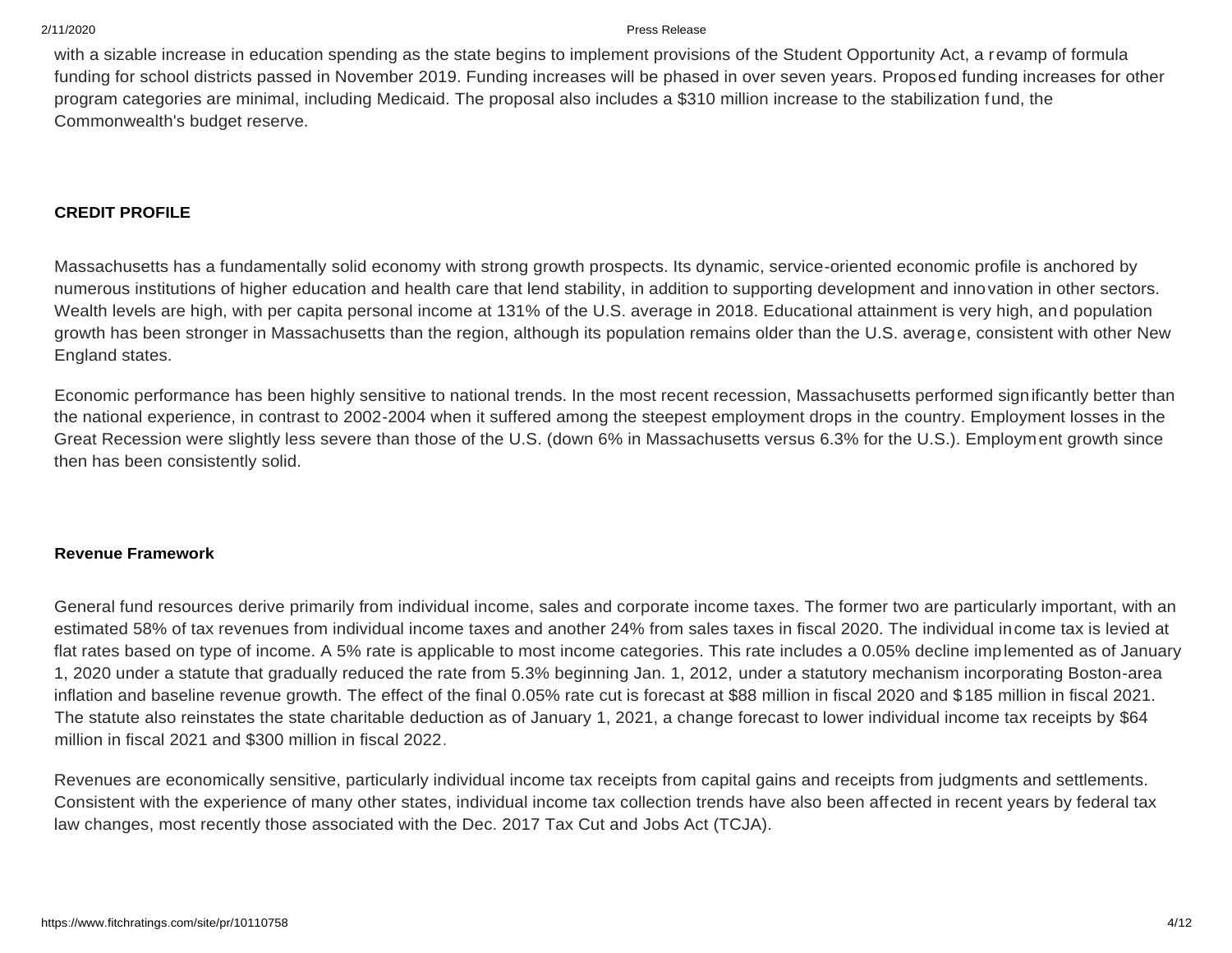Strong economic fundamentals and a revenue system that captures economic growth are the basis for a revenue profile that is likely to grow at or above national economic growth over time, in Fitch's view.

The Commonwealth has no significant legal limitations on its ability to raise revenues. A statutory tax revenue growth limit based on average wage and salary growth is present but has not hindered the Commonwealth's ability to manage its revenue resources. The initiative environment also has periodically been active, and certain revenues have been affected by past initiative petitions, notably property taxes. Importantly, the legislature retains the ability to make changes to statutes passed by successful initiative petitions.

#### **Expenditure Framework**

Massachusetts' expenditure profile is very broad, driven by an expansive scope of services. Medicaid and other social services are the largest single spending commitment in the general fund at about half of total spending. Rising needs, including those emerging from implementation of the Affordable Care Act, have pressured spending in the last decade. Education is also a significant commitment, with extensive funding of local schools and a broad higher education network. Funding formula changes for local schools, intended to address needs in districts with higher concentrations of poverty, were passed in 2019 and are expected to result in a ramp-up of Commonwealth spending over several years. The Commonwealth's education commitment extends to covering the pension liabilities of local teachers, although not the liability associated with their other postemployment benefits (OPEB). Consistent with practices in many smaller states, the Commonwealth is responsible for delivering or funding many services routinely funded at local levels elsewhere.

As with most states, spending in the absence of policy actions is expected to be in line with to marginally above expected revenue growth, primarily driven by social services, particularly Medicaid. Fitch believes significant federal action to revise Medicaid's fundamental programmatic and financial structure, which had appeared to be possible in recent years, now appears less likely given divided control in the U.S. Congress. As with all federal initiatives, Medicaid remains subject to regulatory changes that could affect various aspects of the program.

The Commonwealth retains ample ability to cut spending; statute allows for swift response in the event of forecast revenue underperformance, including the governor's statutory powers to unilaterally cut allotments under Section 9C of Commonwealth General Law, Chapter 29.

Carrying costs for long-term liabilities, including debt service, actuarially determined pension contributions, and other post-employment benefit (OPEB) pay-go appropriations, are elevated, at 12% of governmental expenditures in fiscal 2018. Under state finance law, revenues available for budgeting are net of statutory pension contributions and transfers for the Massachusetts Bay Transportation Authority (MBTA) and the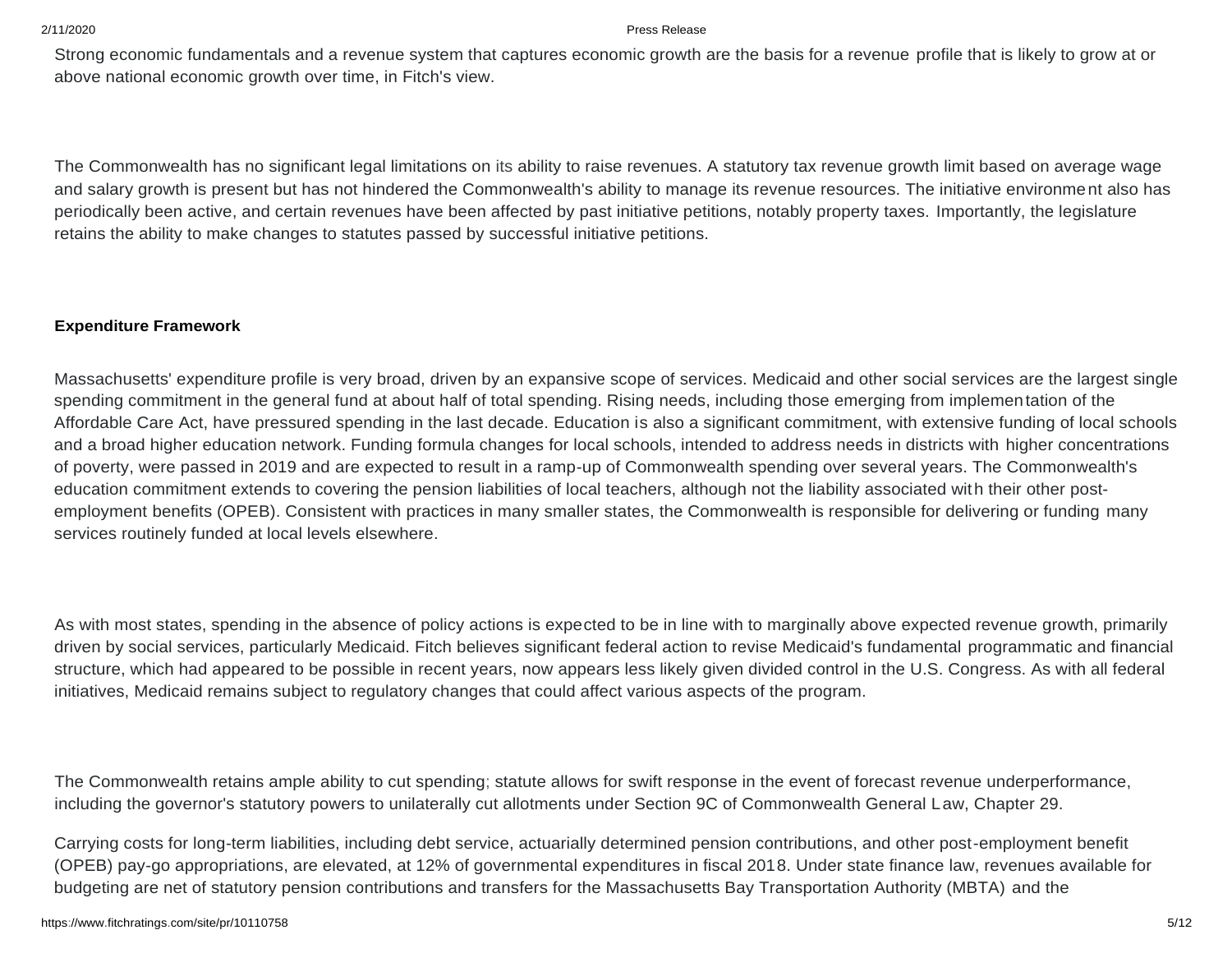Massachusetts School Building Authority (MSBA). Pension reforms were undertaken in 2011, and the state maintains a relatively conservative statutorily closed amortization target for achieving full funding in 2040. Pension contributions have risen in part due to experience updates and shifts to more conservative actuarial assumptions. Based on a funding schedule that it updates every three years, most recently in 2020, the Commonwealth forecasts contributions rising about 9.6% per year until the projected date of full prefunding, in fiscal 2036. Fitch views this trajectory of contribution increases as high, but manageable within the Commonwealth's fiscal framework.

#### **Long-Term Liability Burden**

Debt and Fitch-adjusted net pension liabilities are high for a state. On a combined basis, the burden of direct debt and the adjusted net pension liability for employees and teachers equaled 19.5% of personal income, well above the 5.7% median for U.S. states, as of Fitch's 2019 state pension update report. Fitch recalculates reported net pension liabilities using a standard 6% discount rate assumption per Fitch's U.S. Public Finance Tax-Supported Rating Criteria.

As of Nov. 30, 2019, Fitch estimates the Commonwealth's direct debt at a comparatively high 8.5% of 2018 personal income, including sales taxbacked obligations of the MBTA and the MSBA and annual contract assistance commitments that support the Massachusetts Department of Transportation. GO bonds represent the majority of outstanding debt. The comparatively high direct debt level is partially explained by the Commonwealth's above-average role in funding local government capital needs, relative to most other states. Fitch expects direct debt to remain high for a U.S. state but still manageable.

As of their June 30, 2019 financial reports, pension systems covering state employees and teachers (except in the City of Boston) held fiduciary assets covering 66.3% and 53.9% of their total pension liabilities, respectively, based on the 7.25% discount rates implemented as of their 2019 valuations ; the rates have been lowered twice from the 7.5% used for the 2017 valuation. Using Fitch's standard 6% return assumption, the 2019 ratios would fall to 58% and 47.3%, respectively.

The Commonwealth carries a net OPES liability for state employees, but not local teachers, measuring \$17.4 billion, based on a 3.95% discount rate and net of prefunding built in recent years from tobacco settlement monies, excess capital gains collections and other sources; the net OPES liability measures 3.5% of 2018 personal income.

#### **Operating Performance**

Fitch believes the Commonwealth retains a high capacity to address cyclical downturns and operating under-performance and has repeatedly demonstrated its commitment to maintaining a solid financial position. Mechanisms for maintaining balance include the governor's requirement to reduce allotments or identify alternative balancing measures in the event of a mid-year forecast deficiency, under Section 9C of Commonwealth General Law, Chapter 29, noted above.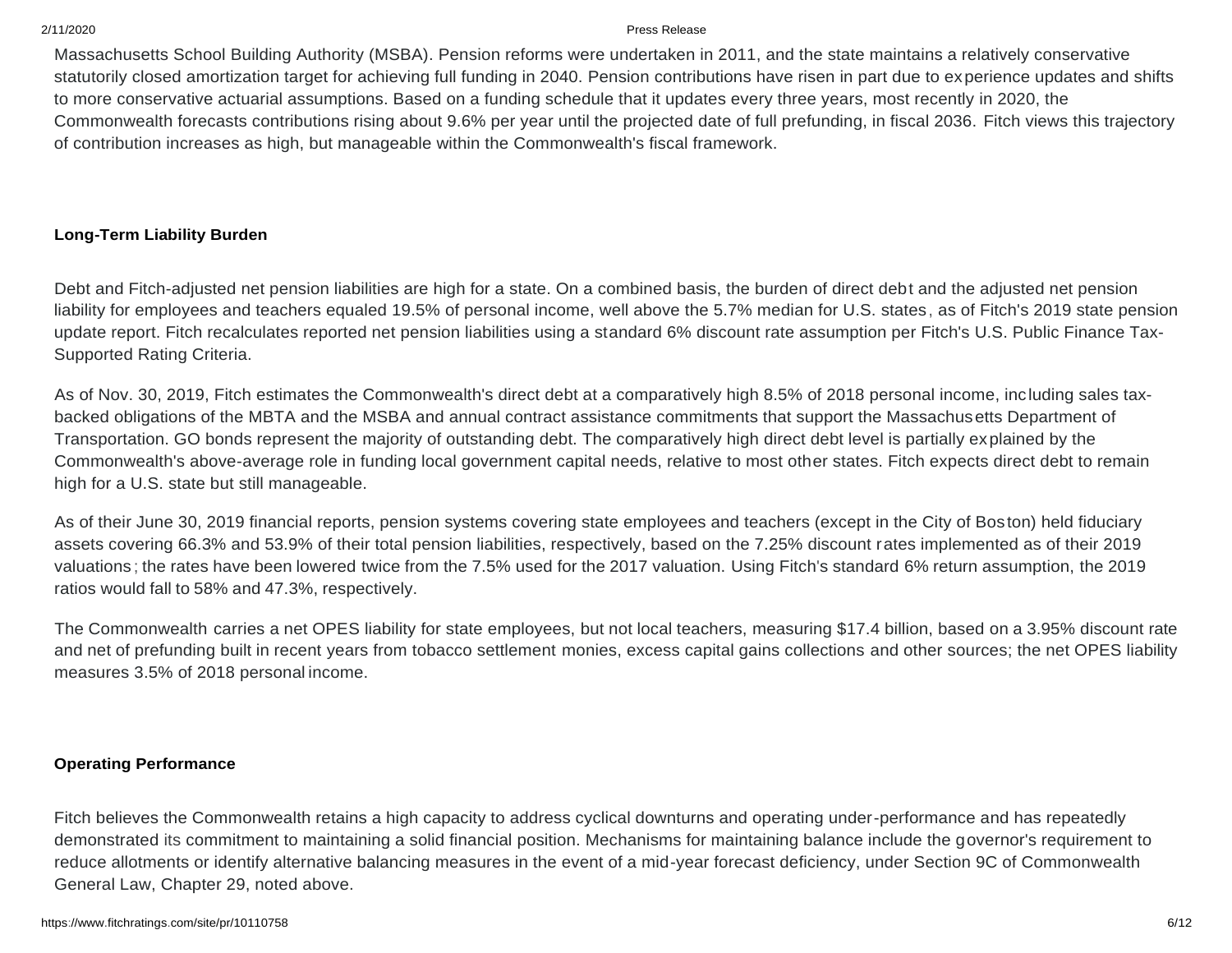Additionally, since 2011 the Commonwealth has operated under a mechanism to reduce the impact of volatile capital gains-related tax revenues on its budget. Capital gains-related revenue that can be included in the budget is capped annually at a level that rises by U.S. GDP, with excesses dedicated to the stabilization fund (90%) and retiree benefit obligations (10%). The threshold was \$1.212 billion in fiscal 2019, is \$1.26 billion in fiscal 2020 and will rise to \$1.312 billion in fiscal 2021. A similar mechanism covers one-time judgments and settlement payments.

The Commonwealth has consistently supported financial flexibility both in the form of the rebuilt stabilization fund as well as its ability to cut expenses in response to unforeseen weakness. Similar to many states, the Commonwealth has faced budgetary challenges at several points in the current economic expansion, including from the effect of shifting federal tax law and from unexpected demands for Medicaid. Although these factors initially weighed on progress in rebuilding the stabilization fund balance to prerecession levels, more recently the budgetary mechanisms to shift cyclical windfalls to the stabilization fund have raised its balance considerably.

As noted earlier, the stabilization fund balance is forecast to reach \$4 billion as of fiscal 2020 (13.2% of projected fiscal 2020 tax revenues) following a net deposit of over \$1.4 billion in fiscal 2019 and the expected net deposit of \$565 million in fiscal 2020, including from capital gains in excess of the threshold.

#### Related Affirmations

Fitch affirms the ratings on the Commonwealth's GO and GO-linked bonds of the Commonwealth as follows:

--Approximately \$23.7 billion in GO bonds at 'AA+';

--Approximately \$182 million in Massachusetts Development Finance Agency (MDFA) special obligation bonds (Commonwealth contract assistance) at'AA+';

--Approximately \$178 million in Commonwealth guaranteed bonds, issued by the University of Massachusetts Building Authority (UMBA) and the MBTA, at 'AA+';

--Approximately \$94 million in UMBA (Commonwealth Guaranteed) refunding revenue bonds, series 2011-2 at 'AA+'/'F1+';

--Approximately \$772 million in Massachusetts Department of Transportation (MassDOT) metropolitan highway system (MHS) revenue bonds (subordinate), Commonwealth contract assistance secured at AA+.

The Rating Outlook on the long-term ratings is Stable.

The long-term GO bonds carry the Commonwealth's full faith and credit pledge.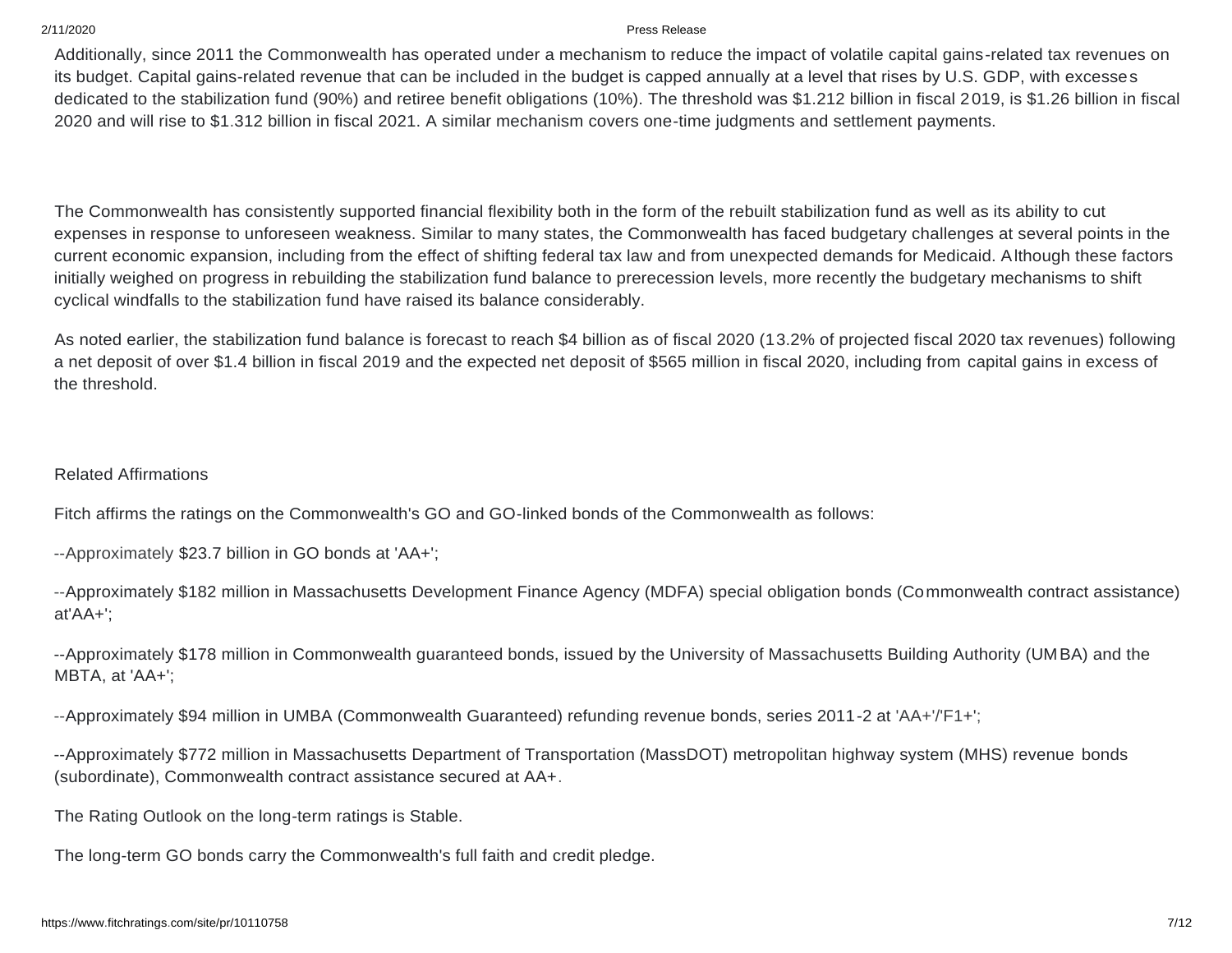For the Commonwealth contract assistance bonds issued by MDFA and Commonwealth guaranteed bonds issued by UMBA and MBTA, the Commonwealth's obligation under the contract to make payments equal to debt service is a general obligation of the Commonwealth, to which its full faith and credit are pledged.

The short-term 'F1+' rating on the UMBA series 2011-2 bonds is based on the long-term 'AA+' rating of the Commonwealth.

For the MassDOT MHS subordinate revenue bonds, the Commonwealth's annual fixed, dedicated payments are a full faith and credit obligation of the Commonwealth and are expected to cover all subordinated debt service, linking the rating to the 'AA +' rating of the Commonwealth, rather than to the MHS toll revenues, which are also pledged to the bonds on a subordinated basis. Although about half of outstanding debt is variable rate and thus exposed to potential, though unlikely, risks associated with variable rate debt, Fitch expects that MassDOT would work with the commonwealth if necessary to ensure that the annual payments are sufficient for debt service.

#### **CRITERIA VARIATION**

There were no criteria variations.

In addition to the sources of information identified in Fitch's applicable criteria specified below, this action was informed by information from Lumesis.

#### **ESG Considerations**

Unless otherwise disclosed in this section, the highest level of ESG credit relevance is a score of 3 - ESG issues are credit neutral or have only a minimal credit impact on the entity, either due to their nature or the way in which they are being managed by the entity.

For more information on our ESG Relevance Scores, visit [www.fitchratings.com/esg](http://www.fitchratings.com/esg)

| <b>RATING ACTIONS</b>                                         |                                          |              |  |  |
|---------------------------------------------------------------|------------------------------------------|--------------|--|--|
| <b>ENTITY/DEBT</b>                                            | <b>RATING</b>                            | <b>PRIOR</b> |  |  |
| Massachusetts, Commonwealth of (MA)<br>  [General Government] | <b>LTIDR</b><br><b>AA+ O</b><br>Affirmed | $AA+O$       |  |  |
| Massachusetts Turnpike Authority                              | ı —                                      | $AA+O$       |  |  |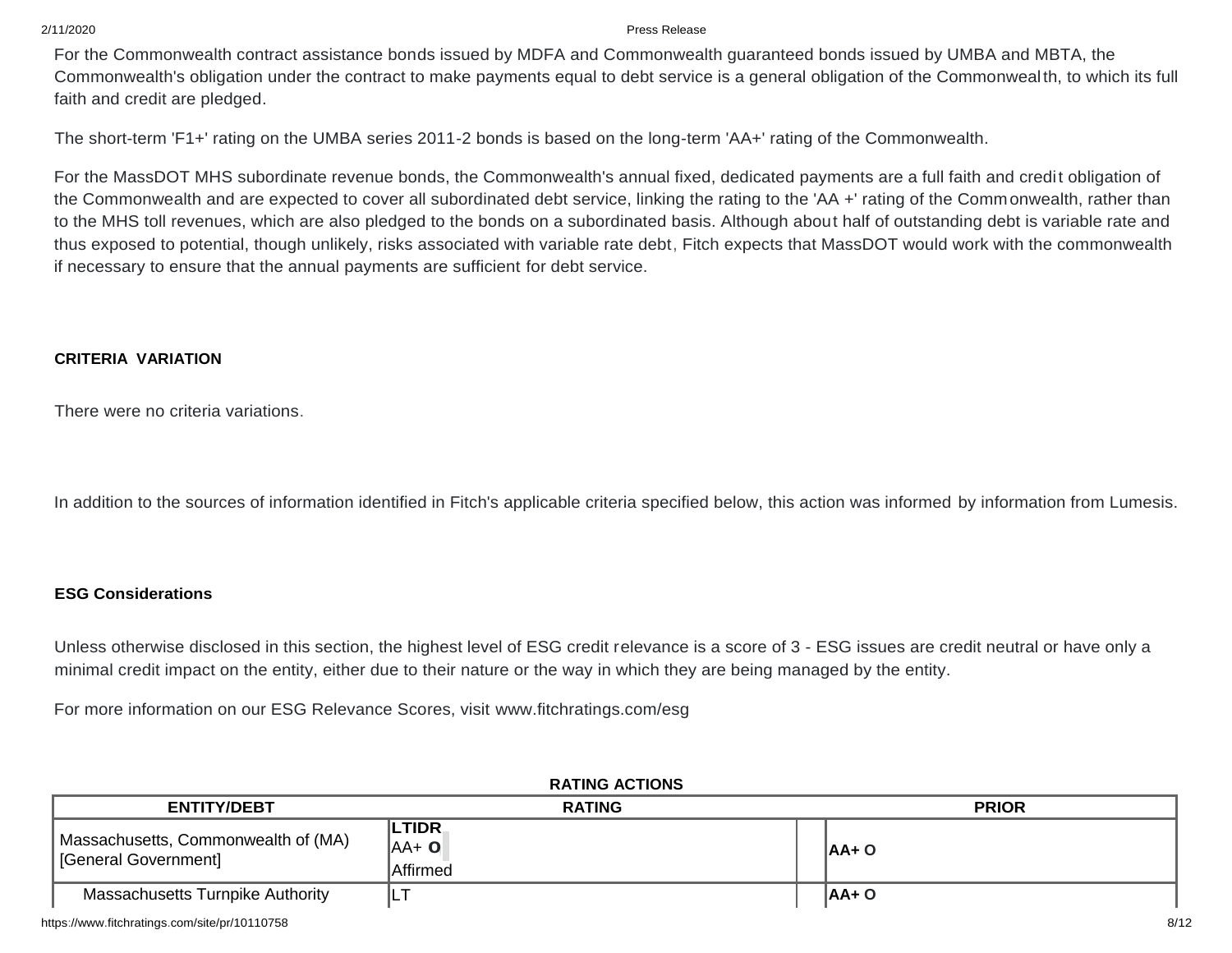| Metropolitan Highway System (MA)<br>/Metro Highway System Revenues -<br>Subordinated Obligations/1 LT | AA+ O<br>Affirmed                |              |
|-------------------------------------------------------------------------------------------------------|----------------------------------|--------------|
| Massachusetts, Commonwealth of (MA)<br>/Commonwealth Guaranteed Revenues/1 AA+ O<br>LT                | LΤ<br><b>Affirmed</b>            | <b>AA+O</b>  |
| Massachusetts, Commonwealth of (MA)<br>/General Obligation - Unlimited Tax -<br>MDFA/1 LT             | ДT.<br>IAA+ O<br><b>Affirmed</b> | <b>JAA+O</b> |
| Massachusetts, Commonwealth of (MA)<br>/General Obligation - Unlimited Tax/1 LT                       | AA+ O<br><b>Affirmed</b>         | <b>AA+O</b>  |
| Massachusetts, Commonwealth of (MA)<br>/General Obligation - Unlimited Tax/1 ST                       | ST <br>$F1+$<br>Affirmed         | $ F1+$       |

Additional information is available on [www.fitchratings.com](http://www.fitchratings.com/)

## **FITCH RATINGS ANALYSTS**

Primary Rating Analyst Douglas Offerman Senior Director +1 212 908 0889 Fitch Ratings, Inc. 33 Whitehall Street New York 10004

Secondary Rating Analyst Kevin Dolan **Director** +1 212 908 0538

Committee Chairperson Marcy Block Senior Director +1 212 908 0239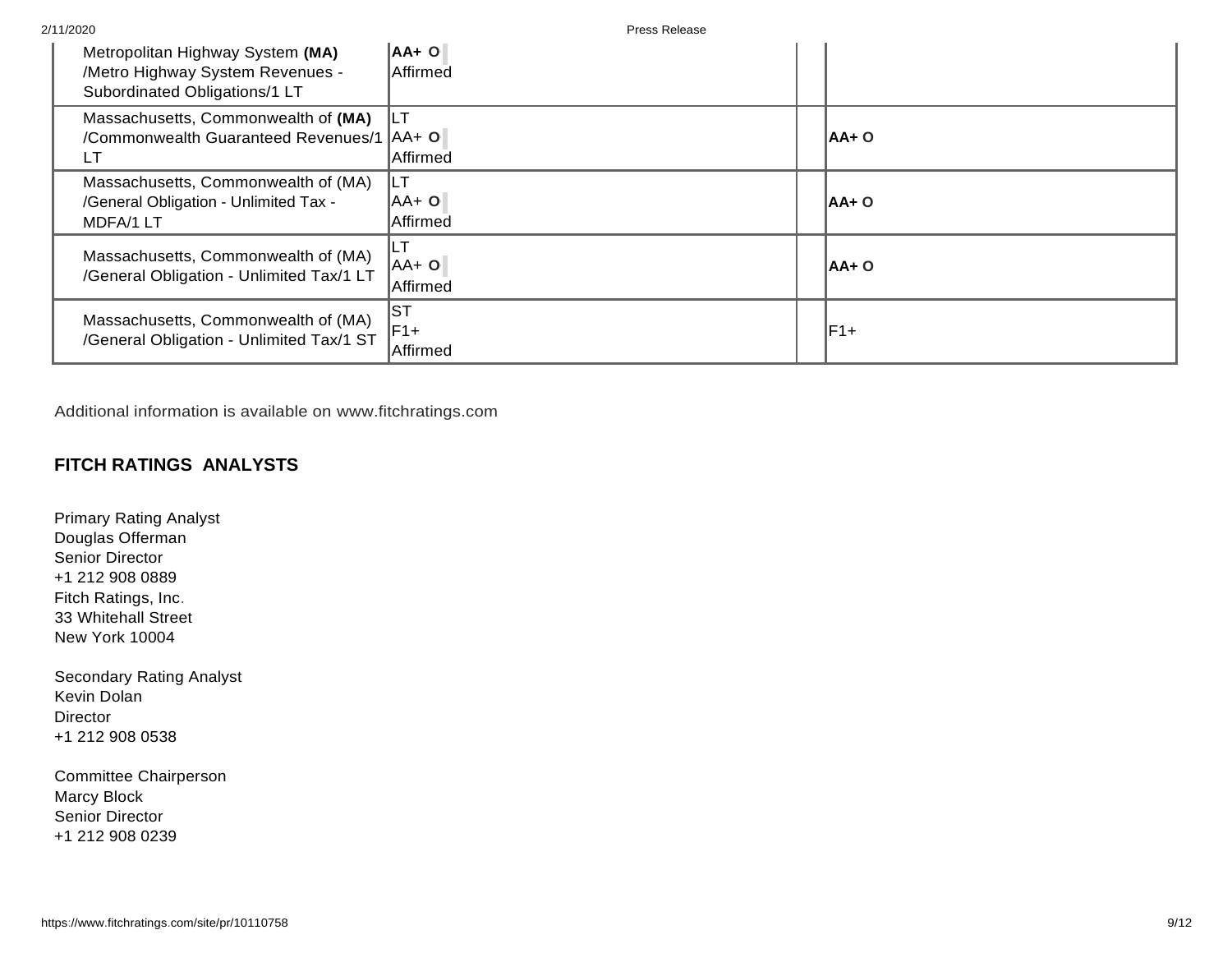### **MEDIA CONTACTS**

Sandro Scenga New York +1 212 908 0278 [sandro.scenga@thefitchgroup.com](mailto:sandro.scenga@thefitchgroup.com)

### **Applicable Criteria**

U.S. Public Finance Tax-Supported Rating Criteria (pub. 10 Jan 2020)

#### **Additional Disclosures**

Dodd-Frank Rating Information Disclosure Form Solicitation Status Endorsement Policy

### **DISCLAIMER**

ALL FITCH CREDIT RATINGS ARE SUBJECT TO CERTAIN LIMITATIONS AND DISCLAIMERS. PLEASE READ THESE LIMITATIONS AND DISCLAIMERS BY FOLLOWING THIS LINK: HTTPS:[//WWW.FITCHRATINGS.COM/UNDERSTANDINGCREDITRATINGS.IN](http://www.fitchratings.com/UNDERSTANDINGCREDITRATINGS.IN) ADDITION, RATING DEFINITIONS AND THE TERMS OF USE OF SUCH RATINGS ARE AVAILABLE ON THE AGENCY'S PUBLIC WEB SITE AT [WWW.FITCHRATINGS.COM.](http://www.fitchratings.com/) PUBLISHED RATINGS, CRITERIA, AND METHODOLOGIES ARE AVAILABLE FROM THIS SITE AT ALL TIMES. FITCH'S CODE OF CONDUCT, CONFIDENTIALITY, CONFLICTS OF INTEREST, AFFILIATE FIREWALL, COMPLIANCE, AND OTHER RELEVANT POLICIES AND PROCEDURES ARE ALSO AVAILABLE FROM THE CODE OF CONDUCT SECTION OF THIS SITE. DIRECTORS AND SHAREHOLDERS RELEVANT INTERESTS ARE AVAILABLE AT HTTPS:[//WWW.FITCHRATINGS.COM/SITE/REGULATORY.](http://www.fitchratings.com/SITE/REGULATORY) FITCH MAY HAVE PROVIDED ANOTHER PERMISSIBLE SERVICE TO THE RATED ENTITY OR ITS RELATED THIRD PARTIES. DETAILS OF THIS SERVICE FOR RATINGS FOR WHICH THE LEAD ANALYST IS BASED IN AN EU-REGISTERED ENTITY CAN BE FOUND ON THE ENTITY SUMMARY PAGE FOR THIS ISSUER ON THE FITCH WEBSITE.

### **COPYRIGHT**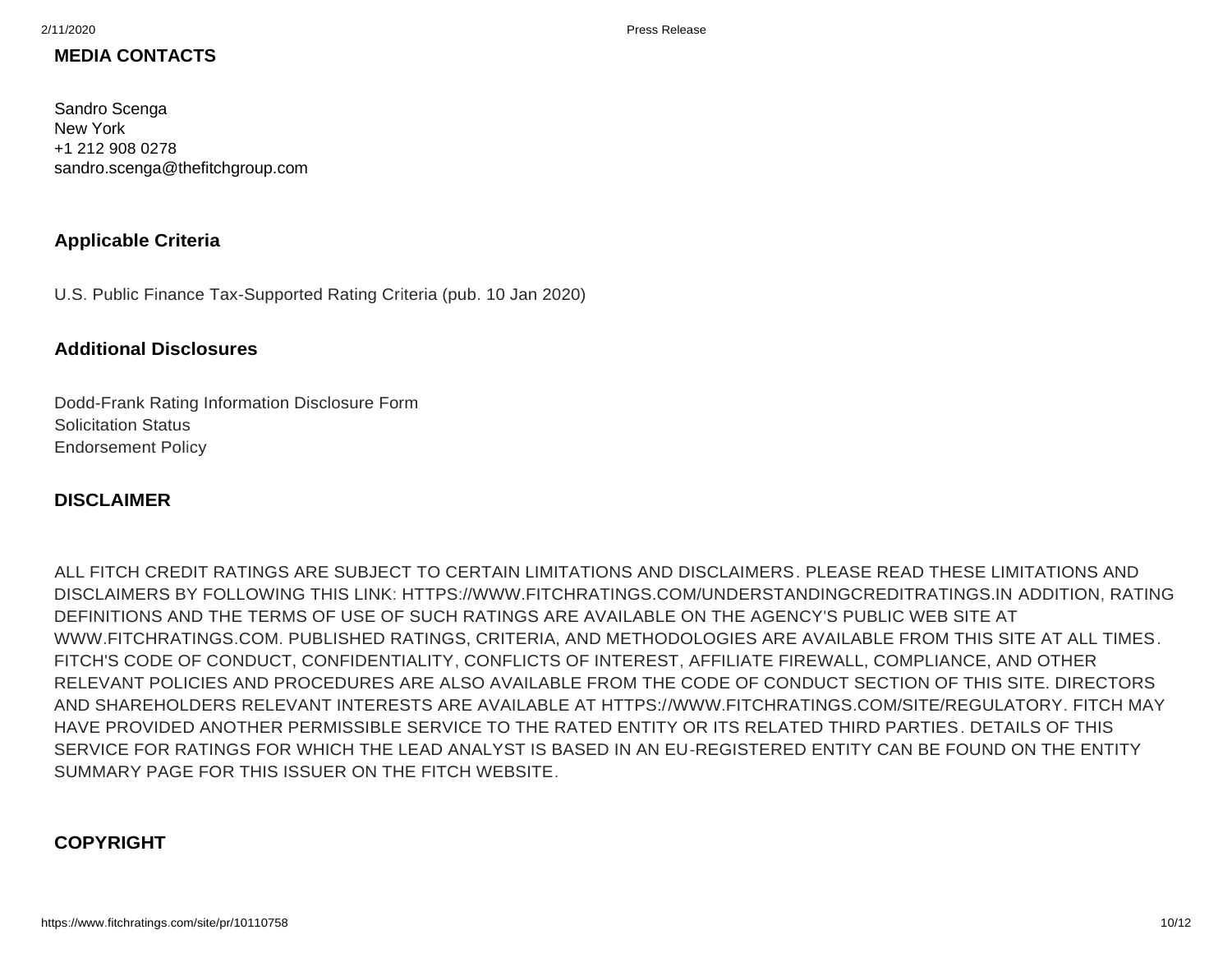Copyright© 2020 by Fitch Ratings, Inc., Fitch Ratings Ltd. and its subsidiaries. 33 Whitehall Street, NY, NY 10004. Telephone: 1-800-753-4824, (212) 908-0500. Fax: (212) 480-4435. Reproduction or retransmission in whole or in part is prohibited except by permission. All rights reserved. In issuing and maintaining its ratings and in making other reports (including forecast information), Fitch relies on factual information it receives from issuers and underwriters and from other sources Fitch believes to be credible. Fitch conducts a reasonable investigation of the factual information relied upon by it in accordance with its ratings methodology, and obtains reasonable verification of that information from independent sources, to the extent such sources are available for a given security or in a given jurisdiction. The manner of Fitch's factual investigation and the scope of the thirdparty verification it obtains will vary depending on the nature of the rated security and its issuer, the requirements and practices in the jurisdiction in which the rated security is offered and sold and/or the issuer is located, the availability and nature of relevant public information, access to the management of the issuer and its advisers, the availability of pre-existing third-party verifications such as audit reports, agreed-upon procedures letters, appraisals, actuarial reports, engineering reports, legal opinions and other reports provided by third parties, the availability of independent and competent third- party verification sources with respect to the particular security or in the particular jurisdiction of the issuer, and a variety of other factors. Users of Fitch's ratings and reports should understand that neither an enhanced factual investigation nor any third-party verification can ensure that all of the information Fitch relies on in connection with a rating or a report will be accurate and complete. Ultimately, the issuer and its advisers are responsible for the accuracy of the information they provide to Fitch and to the market in offering document s and other reports. In issuing its ratings and its reports, Fitch must rely on the work of experts, including independent auditors with respect to financial statements and attorneys with respect to legal and tax matters. Further, ratings and forecasts of financial and other information are inherently forward-looking and embody assumptions and predictions about future events that by their nature cannot be verified as facts. As a result, despite any verification of current facts, ratings and forecasts can be affected by future events or conditions that were not anticipated at the time a rating or forecast was issued or affirmed.

The information in this report is provided "as is" without any representation or warranty of any kind, and Fitch does not represent or warrant that the report or any of its contents will meet any of the requirements of a recipient of the report. A Fitch rating is an opinion as to the creditworthiness of a security. This opinion and reports made by Fitch are based on established criteria and methodologies that Fitch is continuously evaluating and updating. Therefore, ratings and reports are the collective work product of Fitch and no individual, or group of individuals, is solely responsible for a rating or a report. The rating does not address the risk of loss due to risks other than credit risk, unless such risk is specifically mentioned. Fitch is not engaged in the offer or sale of any security. All Fitch reports have shared authorship. Individuals identified in a Fitch report were involved in, but are not solely responsible for, the opinions stated therein. The individuals are named for contact purposes only. A report providing a Fitch rating is neither a prospectus nor a substitute for the information assembled, verified and presented to investors by the issuer and its agents in connection with the sale of the securities. Ratings may be changed or withdrawn at any time for any reason in the sole discretion of Fitch. Fitch does not provide investment advice of any sort. Ratings are not a recommendation to buy, sell, or hold any security. Ratings do not comment on the adequacy of market price, the suitability of any security for a particular investor, or the tax-exempt nature or taxability of payments made in respect to any security. Fitch receives fees from issuers, insurers, guarantors, other obligors, and underwriters for rating securities. Such fees generally vary from US\$1,000 to US\$750,000 (or the applicable currency equivalent) per issue. In certain cases, Fitch will rate all or a number of issues issued by a particular issuer, or insured or guaranteed by a particular insurer or guarantor, for a single annual fee. Such fees are expected to vary from US\$10,000 to US\$1,500,000 (or the applicable currency equivalent). The assignment, publication, or dissemination of a rating by Fitch shall not constitute a consent by Fitch to use its name as an expert in connection with any registration statement filed under the United States securities laws, the Financial Services and Markets Act of 2000 of the United Kingdom, or the securities laws of any particular jurisdiction. Due to the relative efficiency of electronic publishing and distribution, Fitch research may be available to electronic subscribers up to three days earlier than to print subscribers.